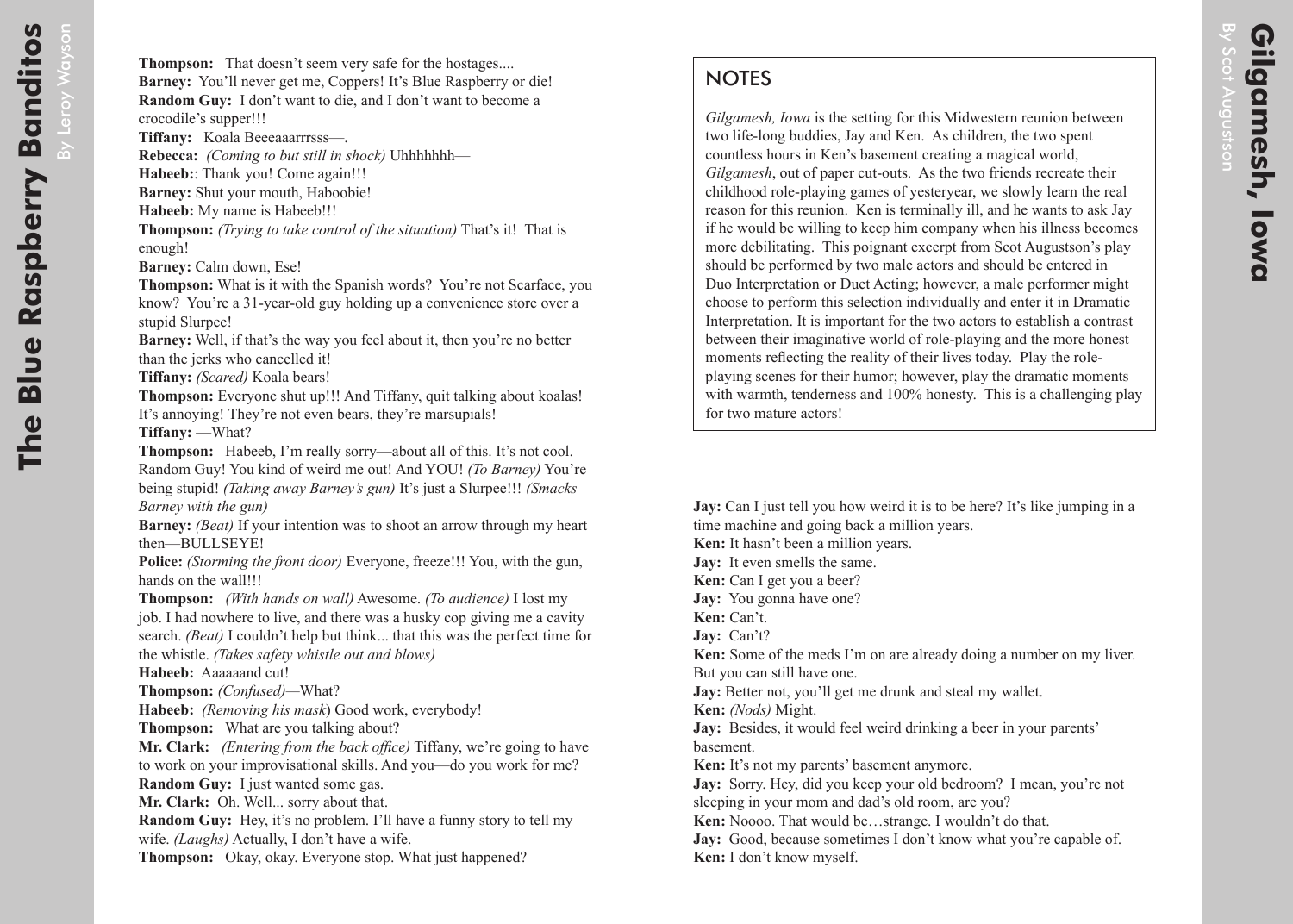**Jay:** *(Points at the trunk)* Ah, the trunk! That's it, isn't it? Gilgamesh. **Ken:** *(Big smile)* Yup. Hear that? **Jay:** Hear what? **Ken:** *(Little murmur)* I think—*(Murmurs again)* **Jay:** That I heard. **Ken:** *(Putting his ear to the trunk)* Shhh. I think it's coming from in here. **Jay:** Is it? **Ken:** *(Little voice)* Help. Help. Let us out. Let us out. **Jay:** We've got to help them. **Ken:** I don't know. We should really wait. *(Little voice:)* We can't breathe in here. **Jay:** For the love of Pete! We gotta help 'em! I'm serious. **Ken:** Ok, but remember, it was your decision. **Jay:** Oh, man. *(Starts to reach in)* **Ken:** Hey, this is me being weird and neurotic, but I think we should set it up in order. **Jay:** Order. Like? **Ken:** Chronological. Like the earliest ones first. **Jay:** Oh, yeah. Think we can remember? **Ken:** Uh-huh. **Jay:** Ok. So, first one was...the old west saloon? **Ken:** Ah-ah-ah! **Jay:** No? **Ken:** Before there was a saloon. Before there was a Gilgamesh. There was ….Monkey Town! *(Pulls out a tree)* **Jay:** I'd forgotten! Monkey town. Monkey Joe and Monkey Jim. **Ken:** Together again. **Jay:** *(Points at self)* Joe? **Ken:** *(Nods)* Joe Monkey. **Jay:** *(Points at Ken)* Jim Monkey. **Ken:** *(Pointing at self, nodding)* Jim Monkey. **Jay:** And if I remember correctly, I'm better at things like getting out of cages. **Ken:** Why would you need to do that? **Jay:** So that we can escape from the circus and have adventures in the city. **Ken:** But we're not in the circus. We're here in this beautiful tropical rain forest that we call home. Perhaps you've been in the sun too long, Monkey Joe. **Jay:** But we do, at one point escape from the circus. Yes, Monkey Jim? **Ken:** Oh, I imagine that if we keep wandering through the jungle we will, eventually be captured by the circus, necessitating our escape. Until then,

however, we are in our natural, that is to say, monkey, state.

**Jay:** And a lovely day it is, here in the jungle, the jungle we call home.